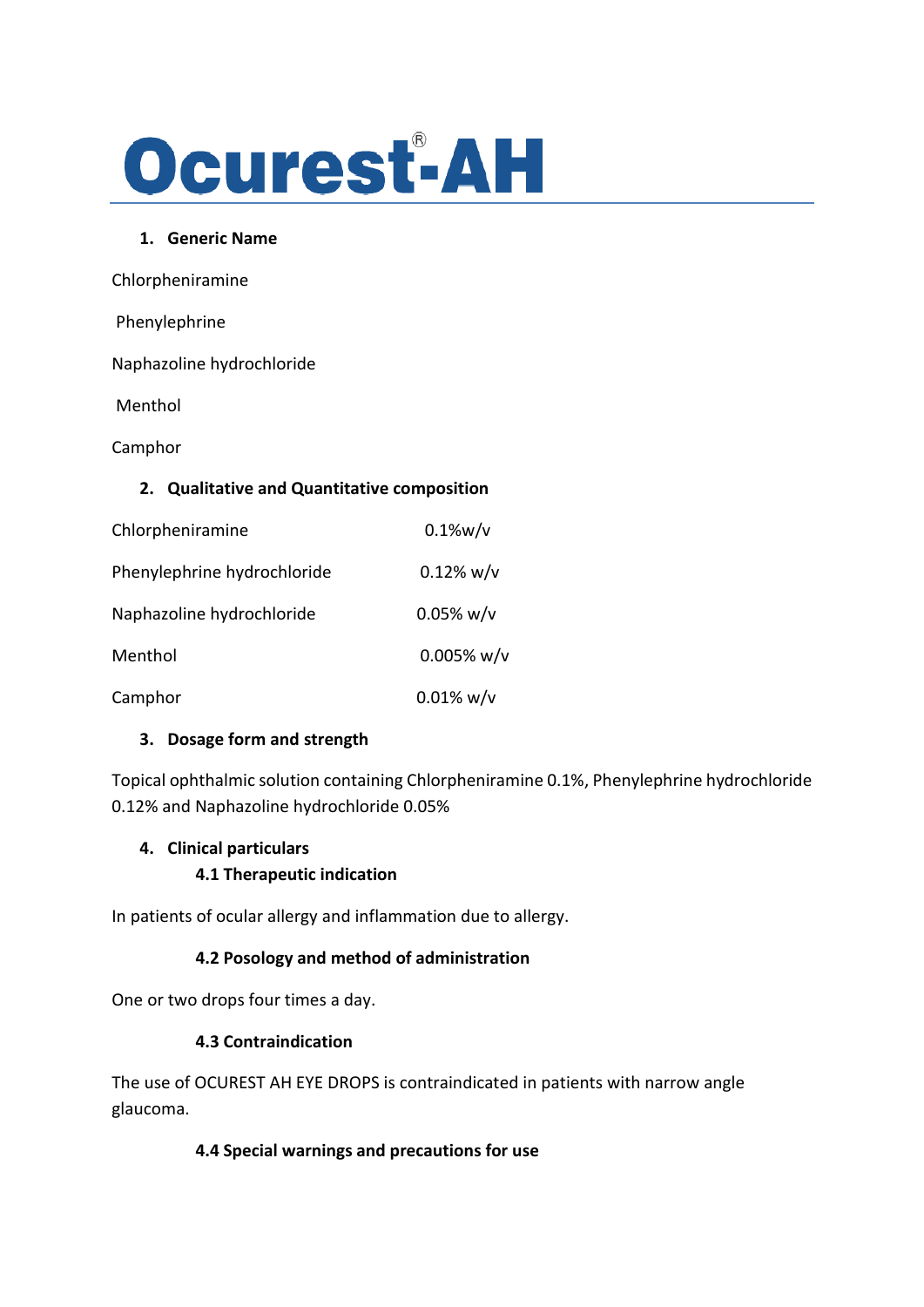- The use of OCUREST AH EYE DROPS should be with caution in patients with heart disease, hypertension or difficulty in urination due to enlargement of the prostate gland.
- Prolonged use of decongestants is associated with rebound congestion.
- The use of OCUREST AH EYE DROPS should be discontinued If patient experiences pain, changes in vision, continued redness or irritation, or if the condition worsens, or persists for more than 72 hours.
- It is advisable not to drive, operate machinery or perform other hazardous activities when on treatment with OCUREST AH EYE DROPS

# **4.5 Drug interactions**

Although, clinically significant drug-drug interactions between OCUREST AH EYE DROPS and systemically administered drugs are not expected but may occur when co administered with monoamine oxidase inhibitors or beta blockers.

## **4.6 Use in special population**

- Pediatric: Safety and efficacy in children has not been established.
- Geriatric: Safety and efficacy in elderly patients has not been established.
- Liver impairment: There is no data available.
- Renal failure: Caution to be advised in patients with severe impaired renal function.
- Pregnancy and lactation: There are no well-controlled trials with OCUREST AH EYE DROPS in pregnant and lactating women. Therefore, OCUREST AH EYE DROPS should only be used if clearly indicated.

## **4.7 Effects on ability to drive and use machine**

Patients should be cautioned against engaging in activities requiring complete mental alertness, and motor coordination such as operating machinery until their response to Ocurest AH is known.

## **4.8 Undesirable effects**

The common side effects are: Eye irritation, Eye pain, Mydriasis, Periorbital edema, Periorbital swelling, Ocular hyperemia, Vision blurred.

## **4.9 Overdose**

There is limited experience of overdose with Ocurest AH. Initiate general symptomatic and supportive measures in all cases of overdosages where necessary.

# **5. Pharmacological properties 5.1 Mechanism of action**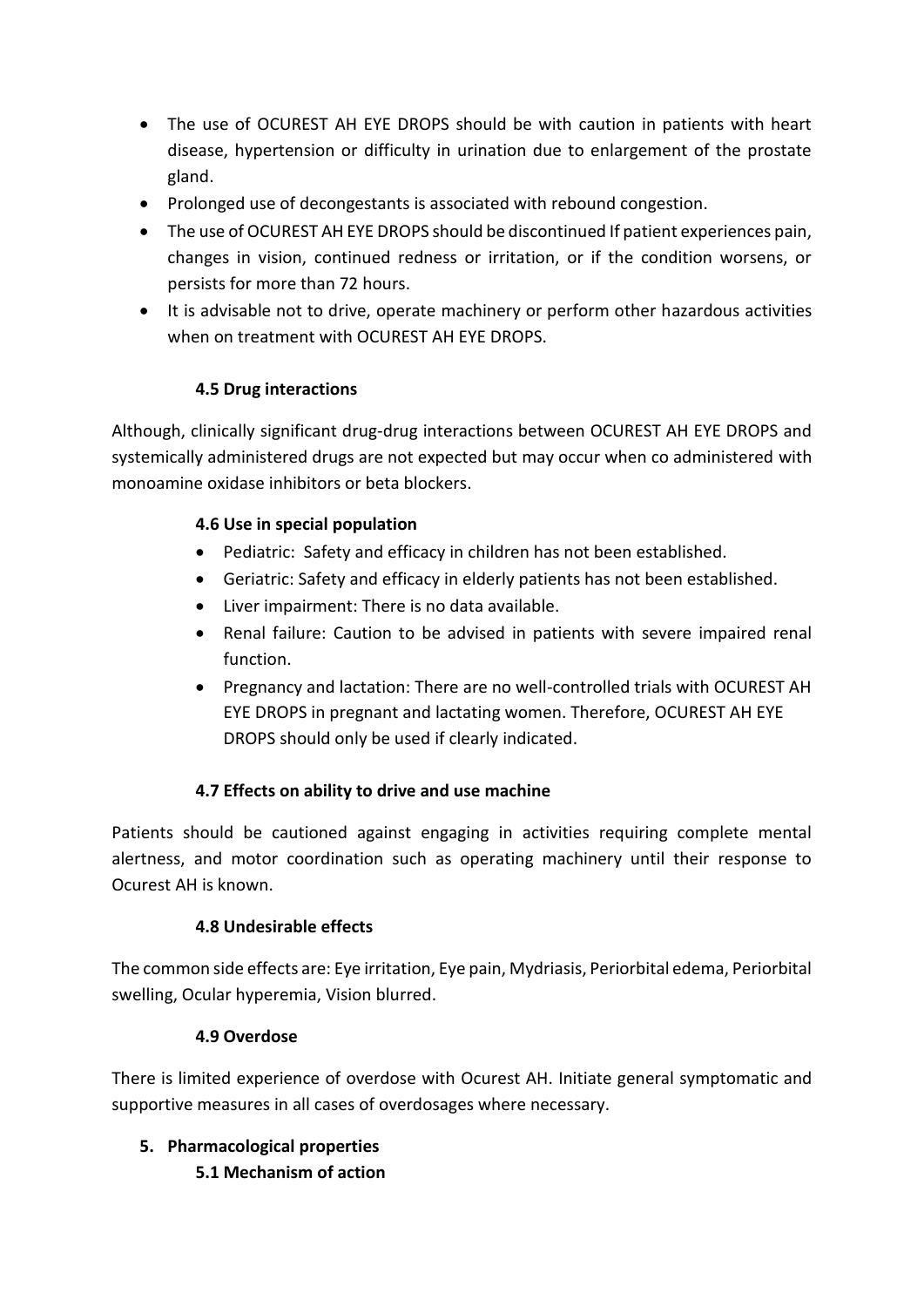In allergic reactions, an allergen interacts with and cross-links surface IgE antibodies on mast cells and basophils. Once the mast cell-antibody-antigen complex is formed, a complex series of events occurs that eventually leads to cell-degranulation and the release of histamine (and other chemical mediators) from the mast cell or basophil. Once released, histamine can react with local or widespread tissues through histamine receptors. Histamine, acting on H1 receptors, produces pruritis, vasodilatation, hypotension, flushing, headache, tachycardia, and bronchoconstriction. Histamine also increases vascular permeability and potentiates pain. Chlorpheniramine maleate binds to the histamine H1 receptor. This block the action of endogenous histamine, which subsequently leads to temporary relief of the negative symptoms brought on by histamine.

Phenylephrine hydrochloride is an  $\alpha$ -1 adrenergic agonist drug that is used in ophthalmology mainly for its mydriatic effect. After topical application to the conjunctiva, phenylephrine acts directly on α-adrenergic receptors in the eye, producing contraction of the dilator muscle of the pupil and constriction of the arterioles in the conjunctiva.

Naphazoline ophthalmic solution causes constriction of blood vessels in the eyes. It also decreases itching and irritation of the eyes. Naphazoline constricts the vascular system of the conjunctiva. It is presumed that this effect is due to direct stimulation action of the drug upon the alpha adrenergic receptors in the arterioles of the conjunctiva resulting in decreased conjunctival congestion.

Menthol, after topical application, causes a feeling of coolness due to stimulation of 'cold' receptors by inhibiting Ca++ currents of neuronal membranes. It may also yield analgesic properties via kappa-opioid receptor agonism.

Camphor provides cooling and soothing effect.

### **5.2 Pharmacodynamic properties**

Chlorpheniramine maleate is a histamine H1 antagonist of the alkyl amine class. It competes with histamine for the normal H1-receptor sites on effector cells of the gastrointestinal tract, blood vessels and respiratory tract. It provides effective, temporary relief of sneezing, watery and itchy eyes, and runny nose due to hay fever and other upper respiratory allergies.

Phenylephrine is a powerful vasoconstrictor. It is used as a nasal decongestant and cardiotonic agent. Phenylephrine is a postsynaptic α1-receptor agonist with little effect on βreceptors of the heart. Parenteral administration of phenylephrine causes a rise in systolic and diastolic pressures, a slight decrease in cardiac output, and a considerable increase in peripheral resistance; most vascular beds are constricted, and renal, splanchnic, cutaneous, and limb blood flows are reduced while coronary blood flow is increased. Phenylephrine also causes pulmonary vessel constriction and subsequent increase in pulmonary arterial pressure. Vasoconstriction in the mucosa of the respiratory tract leads to decreased edema and increased drainage of sinus cavities.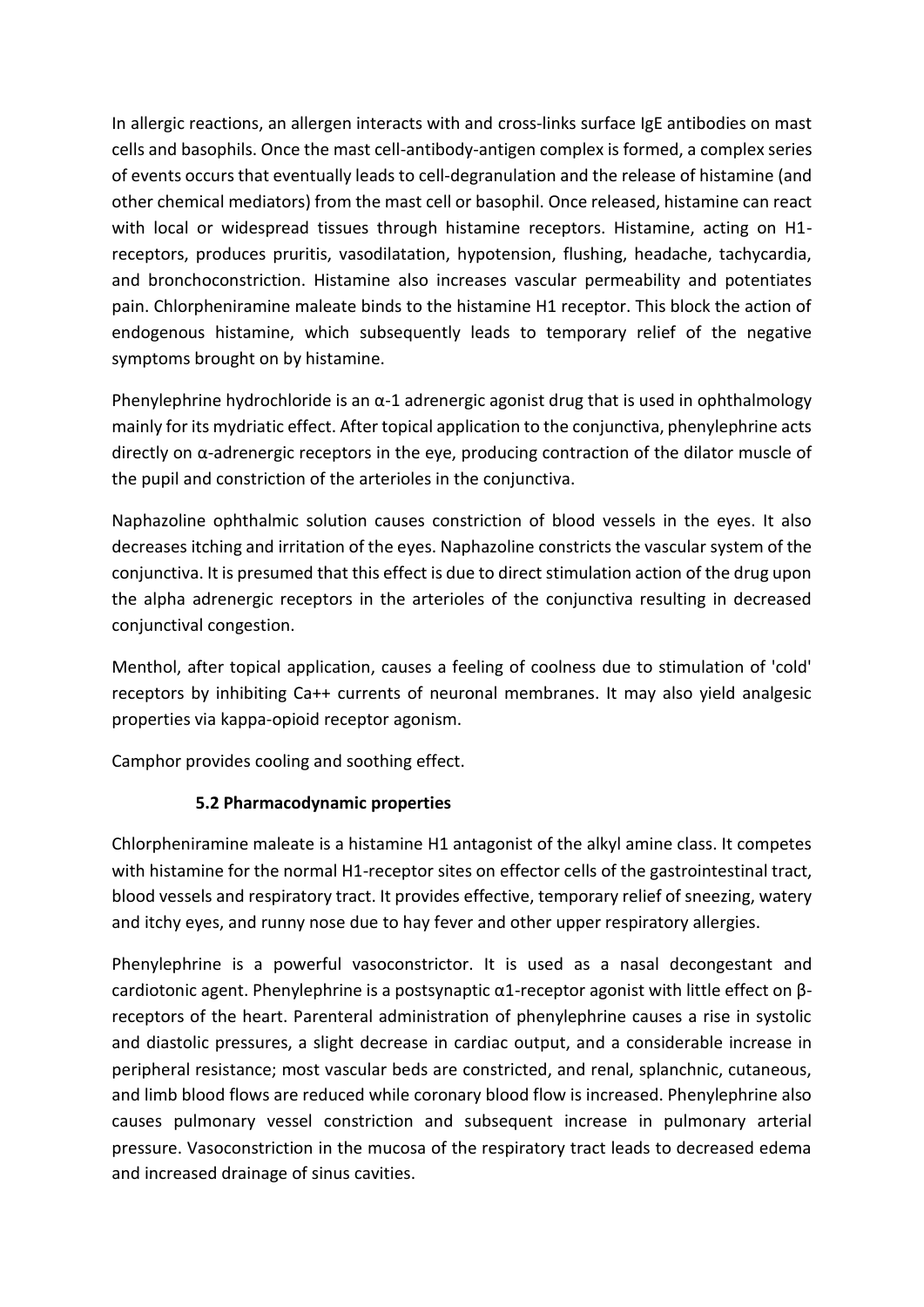Naphazoline is a direct acting sympathomimetic adrenergic alpha-agonist used to induce systemic vasoconstriction, thereby decreasing nasal congestion and inducing constriction around the conjunctiva. The sympathomimetic action of Naphazoline constricts the smaller arterioles of the nasal passages, producing a decongesting effect. Naphazoline ophthalmic causes constriction of blood vessels in the eyes. It also decreases itching and irritation of the eyes. Naphazoline constricts the vascular system of the conjunctiva. It is presumed that this effect is due to direct stimulation action of the drug upon the alpha adrenergic receptors in the arterioles of the conjunctiva resulting in decreased conjunctival congestion. Naphazoline belongs to the imidazoline class of sympathomimetic.

Menthol is a covalent organic compound made synthetically or obtained from peppermint or other mint oils. Menthol's ability to chemically trigger cold-sensitive receptors in the skin is responsible for the well-known cooling sensation that it provokes when inhaled, eaten, or applied to the skin. It should be noted that menthol does not cause an actual drop in temperature.

### **5.3 Pharmacokinetic properties**

Chlorpheniramine maleate is absorbed relatively slowly from the gastrointestinal tract, peak plasma concentrations occurring about 2.5 to 6 hours after oral doses. Bioavailability is low, values of 25 to 50% having been reported. Chlorpheniramine appears to undergo considerable first-pass metabolism. About 70% of Chlorpheniramine in the circulation is bound to plasma proteins. There is wide inter individual variation in the pharmacokinetics of Chlorpheniramine; values ranging from 2 to 43 hours have been reported for the half-life. Chlorpheniramine is widely distributed in the body, and enters the CNS. Chlorpheniramine maleate is extensively metabolised. Metabolites include desmethyl- and didesmethyl Chlorpheniramine. Unchanged drug and metabolites are excreted primarily in the urine; excretion is dependent on urinary pH and flow rate. Only trace amounts have been found in the faeces. Duration of action of 4 to 6 hours has been reported; this is shorter than may be predicted from pharmacokinetic parameters. More rapid and extensive absorption, faster clearance, and a shorter half-life have been reported in children.

Phenylephrine has low oral bioavailability owing to irregular absorption and first-pass metabolism by monoamine oxidase in the gut and liver. When injected subcutaneously or intramuscularly it takes 10 to 15 minutes to act; subcutaneous and intramuscular injections are effective for up to about 1 hour and up to about 2 hours, respectively. Intravenous injections are effective for about 20 minutes. Systemic absorption follows topical application

Systemic absorption has been reported after topical use of solutions of naphazoline. It is not given systemically, but it is readily absorbed from the gastrointestinal tract. Naphazoline instilled into the eye causes conjunctival vasoconstriction within 10 minutes and effects can last for up to 6 hours.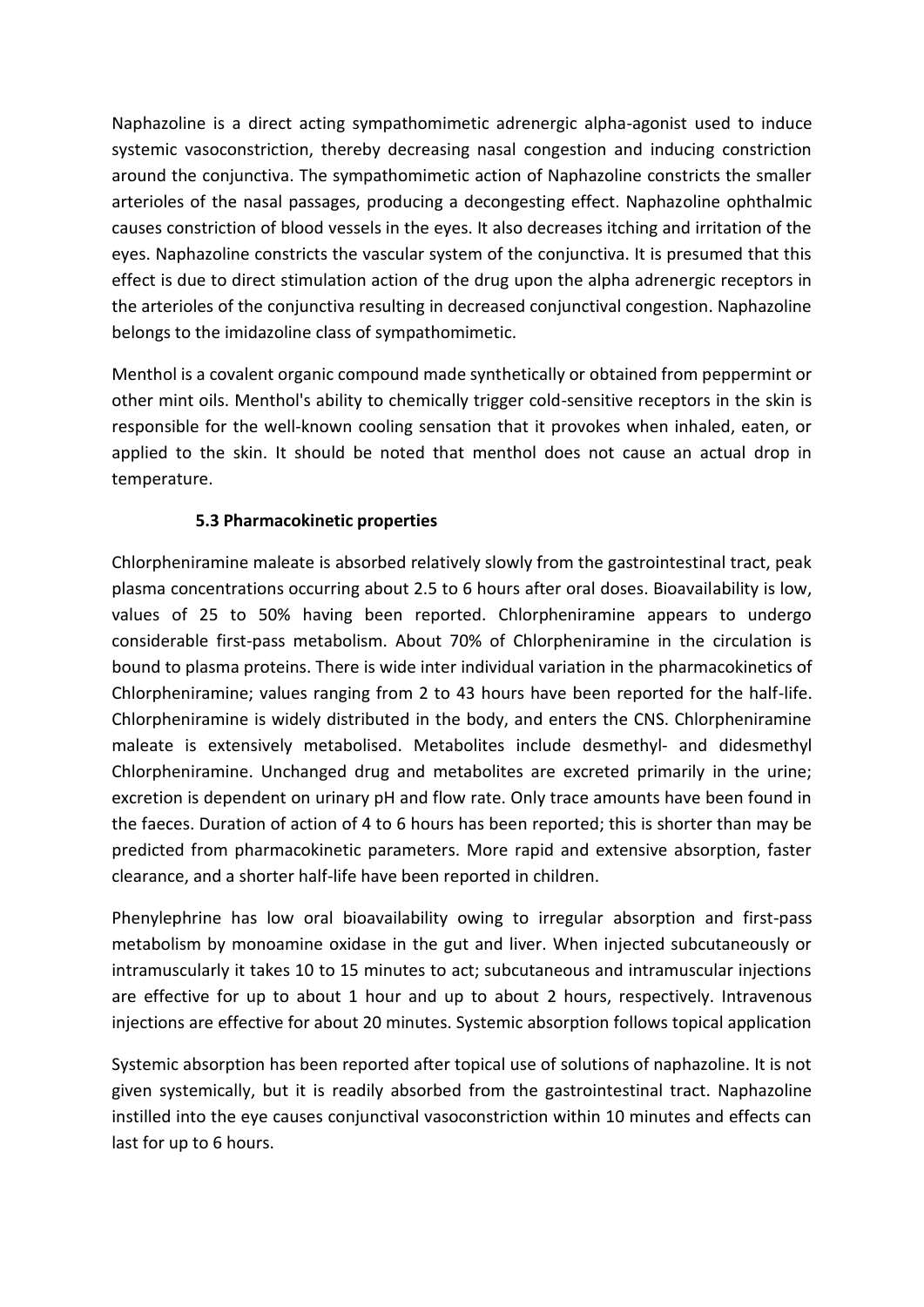Camphor is readily absorbed from all administration sites. It is hydroxylated in the liver to yield hydroxy camphor metabolites which are then conjugated with glucuronic acid and excreted in the urine. Camphor crosses the placenta.

After absorption, menthol is excreted in the urine and bile as a glucuronide. The systemic absorption of camphor, menthol, and methyl salicylate from dermal patches containing all three ingredients has been studied. The absolute bioavailability of these compounds could not be determined from this study, but there did not appear to be any substantial systemic accumulation even after unrealistically high exposure for prolonged periods.

### **6. Nonclinical properties**

## **6.1 Animal Toxicology or Pharmacology**

Not required.

### **7. Description**

|                              | Chlorpheniramine                                                     | Phenylephrine<br>hydrochloride                                                     | <b>Naphazoline</b><br>hydrochloride                                             |
|------------------------------|----------------------------------------------------------------------|------------------------------------------------------------------------------------|---------------------------------------------------------------------------------|
| <b>Class</b>                 | first generation<br>antihistamines                                   | direct-acting<br>sympathomimetic<br>amine (Decongestant)                           | direct-acting<br>sympathomimetic amine<br>(Decongestant)                        |
| <b>Chemical</b><br>name      | 3-(4-chlorophenyl)-N,N-<br>dimethyl-3-pyridin-2-<br>ylpropan-1-amine | $3 - [(1R) - 1 - hydroxy - 2 -$<br>(methylamino)<br>ethyl]phenol;<br>hydrochloride | 2-(naphthalen-1-<br>ylmethyl)- 4,5-dihydro-<br>$1H-$<br>imidazole;hydrochloride |
| <b>Structural</b><br>formula |                                                                      | H<br>$Cl - H$                                                                      | H<br>$Cl - H$                                                                   |
|                              |                                                                      |                                                                                    |                                                                                 |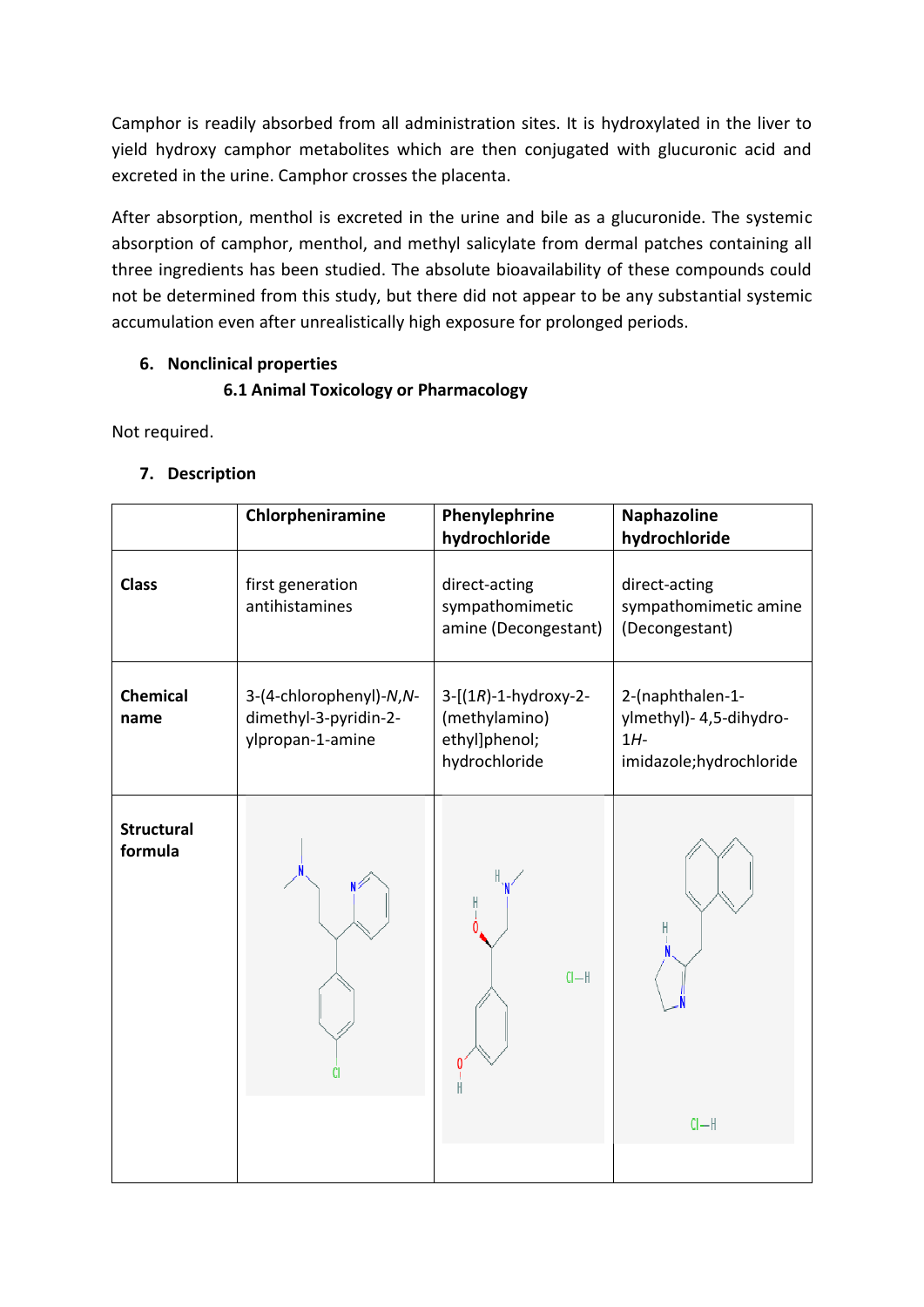| <b>Empirical</b><br>formula | $C_{16}H_{19}CIN_2$ | $C_9H_{14}CINO_2$ | $C14H15ClN2$ |
|-----------------------------|---------------------|-------------------|--------------|
| <b>Molecular</b><br>weight  | 274.79 g/mol        | 203.66 g/mol      | 246.73 g/mol |

# **8. Pharmaceutical particulars 8.1 Incompatibilities**

There are no known incompatibilities.

#### **8.2 Shelf-life**

36 months**.**

### **8.3 Packaging Information**

OCUREST AH EYE DROPS is available in a 10 ml lupolen vial

### **8.4 Storage and handling instructions**

Store in cool and dry place.

# **9. Patient Counselling Information 9.1 Adverse reactions**

Refer part 4.8

#### **9.2 Drug Interactions**

Refer part 4.8

**9.3 Dosage**

Refer part 4.5

#### **9.4 Storage**

Refer part 8.4

**9.5 Risk factors**

Refer part 4.4

#### **9.6 Self-monitoring information**